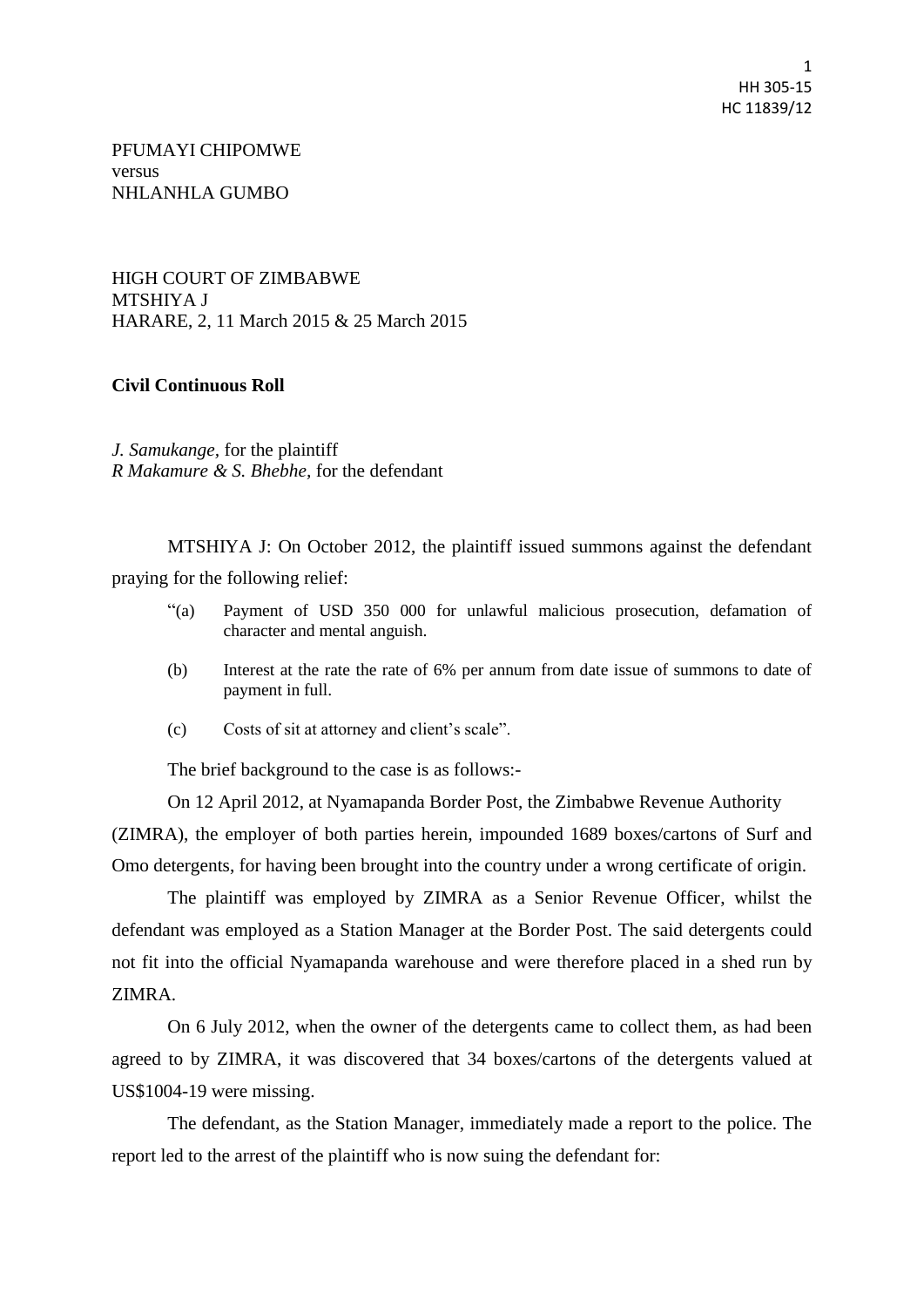"Payment of USD 350 000 being damages for malicious prosecution, defamation of character and mental anguish, which amount despite demand, Defendant has refused, failed and/or neglected to pay".

The defendant denies the claim and in the main she pleads as follows:-

- "3.1 That, Plaintiff was not arrested at Defendant's instruction as alleged. The statement that defendant gave to the police upon request by the investigating officers did not implicate the plaintiff in any way or at all.
- 3.2 That, Plaintiff's arrest by the police followed his implication in the theft by the security guards of a company known as Brising Security (Private) Limited, who were manning the premises whereat the theft occurred. It is the security guards who advised the police that they had seen the plaintiff loading some of the stolen goods. This information was given directly to the investigating police officers by the said guards.
- 3.3 That, the resolution by the police to arrest the Plaintiff was purely their decisions as an arresting authority based on the evidence placed before them by the security guards aforesaid."

The contents of the second sentence in para 3.1 above and para 3.2, as a whole, are common cause.

Both the plaintiff and defendant submitted bundles of documents which were by consent, admitted as exh(s) 1 and 2 respectively.

The plaintiff and Detective Sergeant Collen Tembo gave evidence and after their evidence, the plaintiff closed his case.

Upon the plaintiff having closed his case, the defendant applied for absolution from the instance.

The plaintiff, in his evidence, confirmed that, on 10 July 2012, he was arrested at his residence in Ruwa in connection with the missing 34 boxes of detergents. He said he was on leave but said the defendant had ordered the police to arrest him at his residence in Ruwa. He said in order to facilitate the arrest the defendant had given the police a ZIMRA vehicle together with a driver. The police, under a search warrant, had searched his Ruwa residence in the presence of his family but had found nothing. He said the police had then taken him to Nyamapanda where they again searched his official residence in the presence of co-workers and neighbours. He said they again found nothing.

The plaintiff said a docket on the case was prepared and taken to Mutoko magistrates court where the prosecutor declined to prosecute for lack of evidence.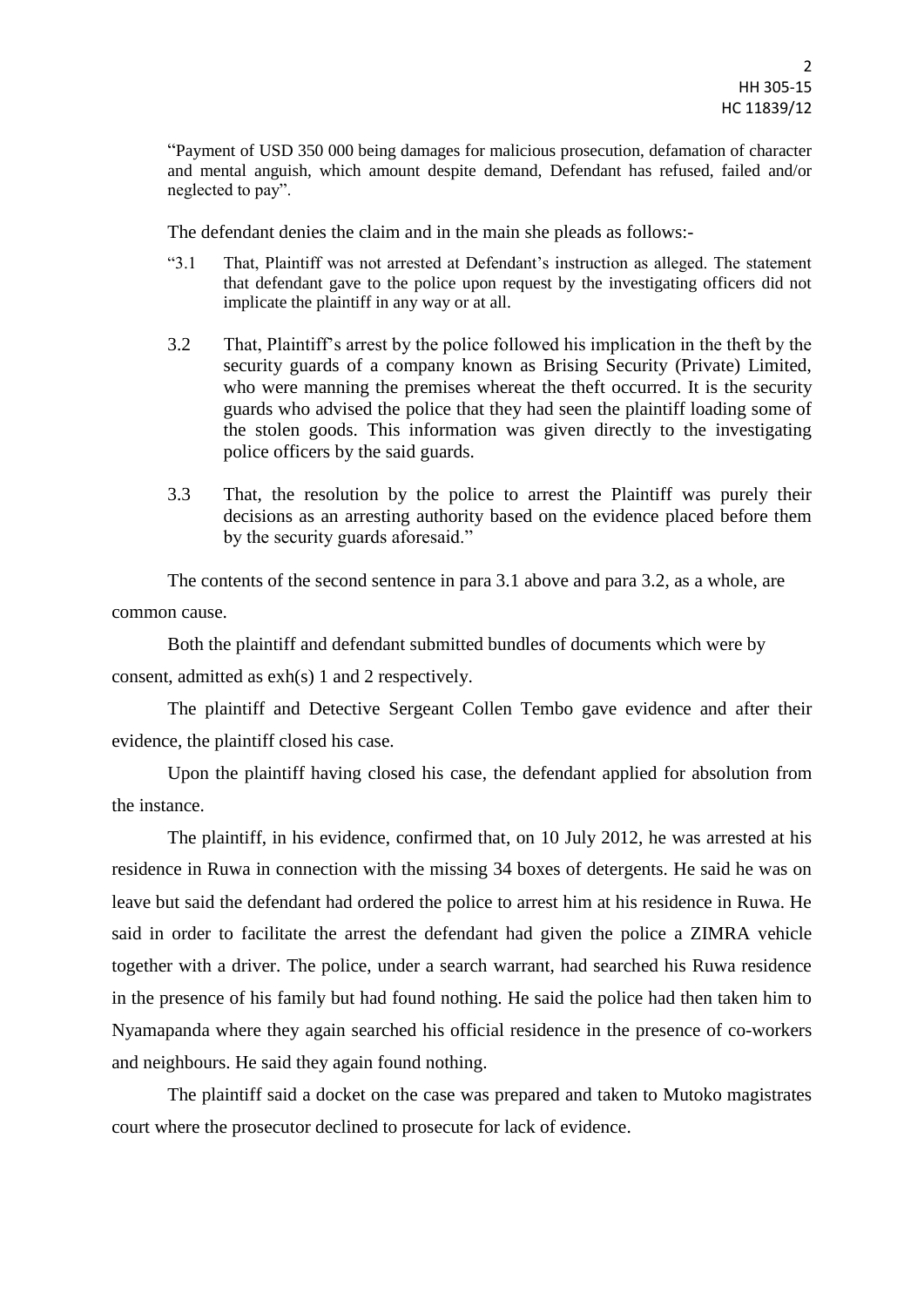The plaintiff said the arrest had traumatised him and he had feared losing his job. He said some of his co-workers started calling him "Mr Soap".

The plaintiff was convinced that his arrest was instigated by the defendant as evidenced by her surrender of the ZIMRA vehicle to the police in order to facilitate his arrest. The plaintiff said his arrest was not justified since he was not linked to any criminal offence. His reputation had been injured.

Sergeant Collen Tembo, (Tembo), who gave evidence on behalf of the plaintiff, generally confirmed what the plaintiff told the court. Although insisting that he carried out the arrest on the instructions of the defendant, Tembo also said there was enough evidence from the affidavits of the Security guards implicating the plaintiff. He said the evidence of security guards created a reasonable suspicion justifying the arrest of the plaintiff. He, however, maintained that were it not for the instructions from the defendant, he could not have effected the arrest as speedily as he did.

The application for absolution from the instance is based on the reasoning that at the close of his case, upon him and Tembo having testified, the plaintiff failed to place a *prima facie* case against the defendant before the court. That being the case, it is argued, it would not be necessary to hear the defendant's case i.e a situation similar to the discharge of an accused person after the completion of evidence by the prosecution.

The agreed issues for determination are listed as follows:

- "1. Whether or not the Defendant caused the Plaintiff's arrest.
- 2. Whether or not the police report made against the Plaintiff was motivated by malice, prejudice and without legal basis.
- 3. Whether or not Defendant defamed the character of the Plaintiff.
- 4. Whether or not Plaintiff suffered any damages? If so the quantum thereof".

I believe the  $3<sup>rd</sup>$  to  $4<sup>th</sup>$  issues listed above are dependant on findings on the first two issues.

Purely on the basis that it is common cause that in her report to the police, the defendant never implicated the plaintiff, and that the police arrested the plaintiff on the basis of a reasonable suspicion, I find merit in the application for absolution from the instance.

The defendant's official report to the police dated 8 July 2012 reads, in full, as follows:-

"1. I am the above named female adult and aged 49 years. I reside at Nyamapanda ZIMRA. Mess and work as the station manager.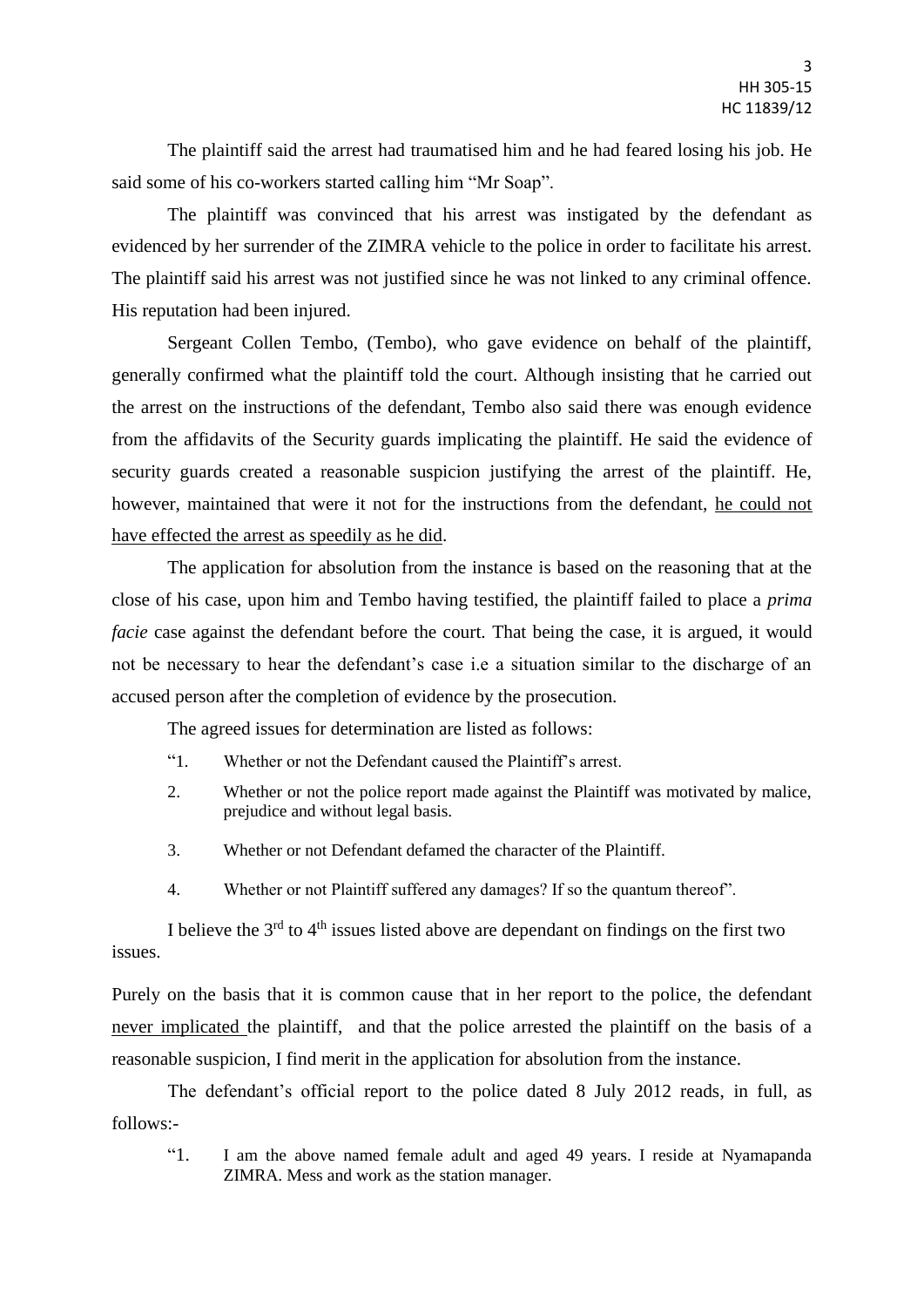- 2. On 12 April the office processed a manifest for a consignment of detergents from Malawi to Zimbabwe.
- 3. The agent voluntarily disclosed that the detergents were made in Kenya, but however the attached certificate of origin is for Malawi. Officers checked and confirmed so.
- 4. The exporter submitted a letter asking if the goods could be returned to Malawi, and The importer submitted letter a letter rejecting the consignment as they had ordered the goods on the understanding that duty was not to be paid.
- 5. The goods were moved into our warehouse on 25 April 2012 to press for clearance. Handover was done to the warehouse keeper Mr Brian Magore, while the officer in charge was Mr Benson Lembacharu.
- 6. On handover Zimra recorded 1755 boxes of detergents.
- 7. On 24 June Zimra Head Office advise the office to allow the exporter to export the detergents back to Malawi.
- 8. The exporter came to collect the goods on 6 July, 2012. The importer disclosed that the consignment had 1655 Boxes. It took 2 days to handover from 6 to 7 July. On discovering that they were missing boxes the matter was reported to CID, D/S Tembo.

| Description      | Taken over | Handed | Missing        | Price<br>per    | Total cost |
|------------------|------------|--------|----------------|-----------------|------------|
|                  |            | over   |                | box             |            |
| 1 kg omo         | 250        | 248    | $\overline{2}$ | \$30.35         | \$60.70    |
| 500 <sub>g</sub> | 950        | 933    | 17             | \$32.37         | \$550.29   |
| $200g$ omo       | 229        | 222    | ⇁              | 26.98           | \$188.86   |
| 1kg sunlight     | 50         | 48     | 2              | \$26.30         | \$52.60    |
| 500 <sub>g</sub> | 50         | 48     | $\overline{2}$ | \$26.30         | \$52.60    |
| sunlight         |            |        |                |                 |            |
| 200g             | 10         | 10     | Nil            | N <sub>il</sub> |            |
| sunlight         |            |        |                |                 |            |
| Total            | 1689       | 1655   | 34             |                 | \$1,004.19 |

9. On collection of the goods the following was discovered:

As can be seen, the above report does not implicate or mention the plaintiff at all.

However, Tembo's report, of 1 August 2012, makes reference to the plaintiff. The Plaintiff, in Tembo's report, is referred to as "THE ACCUSED". The report, narrating what transpired after receipt by the police of the defendant's report, reads as follows:

"During the month of April 2012 some cartons of washing powder (Omo and Sunlight were impounded by ZIMRA Nyamapanda after the importer failed to meet the required standard and it were kept inside the ZIMRA Yard awaiting the supply of the missing requirements.

ZIMRA later opted to give back the Importer his goods so that he can take them back and during the handover/takeover of the goods it was discovered that some boxes of washing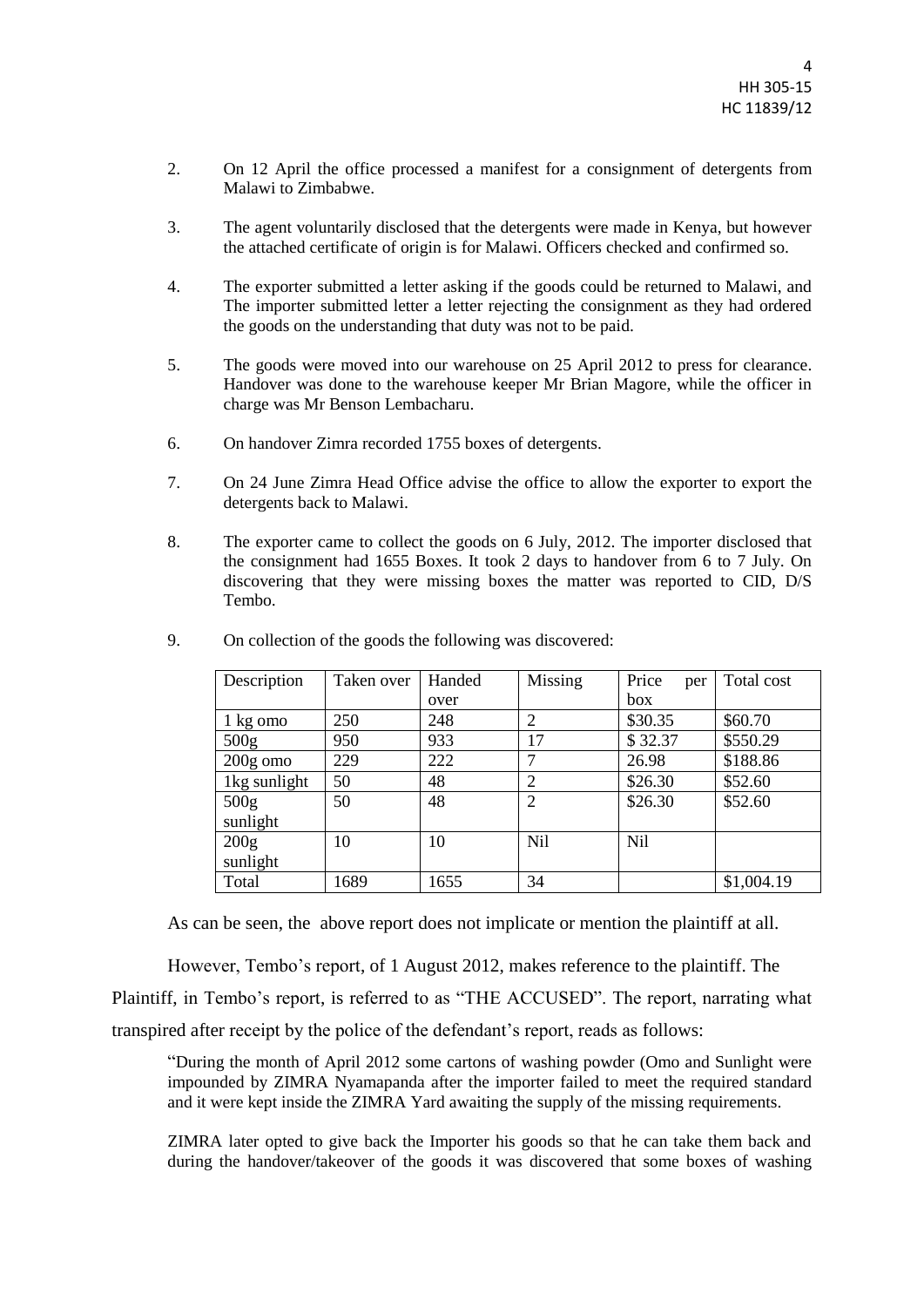powder were missing. The case was then reported to the Police and investigations were carried out.

On the 9th of July 2012, 3 Security guards who were guarding the ZIMRA premises were arrested for the offence and during interrogations, the 3 admitted the case and they later implicated THE ACCUSED person saying that on a certain day they saw the accused loading 2 boxes of the washing powder into his private vehicle and went away with them.

Affidavit statements were recorded from them and that led to the arrest of the accused person.

## **OUTCOME OF THE CASE**

Further investigations were carried out and the docket was sent to Mutoko Magistrate court for Prosecution views and the Senior Prosecutor at Mutoko magistrate court DECLINED PROSECUTION FOR LACK OF EVIDENCE (Mutoko Prosecutor ref M12m61).

NYAMAPANDA CR 35/07/12 and CID Nyamapanda Dr 10/07/12 refers". (my own underlining).

The above report does not say the arrest was on the instructions or orders of the defendant.

The arrest was because security guards had, through affidavits, implicated the plaintiff.

Tembo confirmed in court that it was the police who told the defendant that the

plaintiff had been implicated in the matter by the Security guards. The relevant part of the

report from Brising Security Firm (i.e the firm employed to guard the ZIMRA offices) dated

10 July 2012, reads as follows:

"Sometime in June our Night Guards who were on duty phoned me at around 20 00hrs whilst I was at home, telling me that, guard Tabuda Masaze Had seen a ZIMRA official namely Chipomwe putting two boxes of surf in his car which was parked at the search bay.

Upon asking the guard the following day, he refused to tell the truth and said he was not sure of the incident, then I had to abandon the investigations for I had no tangeable evidence, but at the CID he told them that it was true, that the ZIMRA official took the two boxes, but only that he was afraid to tell the truth as the ZIMRA official is our client". (my underlining)

The foregoing clearly confirms that the plaintiff was roped into the case following police investigations. The defendant was only a recipient of the results of police investigations. She only learnt from the police that the plaintiff was implicated. As matters stand, the defendant is now being sued for her official reaction to the police report, which report implicated one of her subordinates i.e. the plaintiff.

Having established that the defendant did not mention or implicate the plaintiff in her report to the police, we now need to examine her reaction/conduct upon being informed by the police that the plaintiff was implicated in the theft of the detergents.

It cannot be denied that as the Station Manager, the defendant had an important official role to play in the matter on behalf of ZIMRA, her employer. She made an honest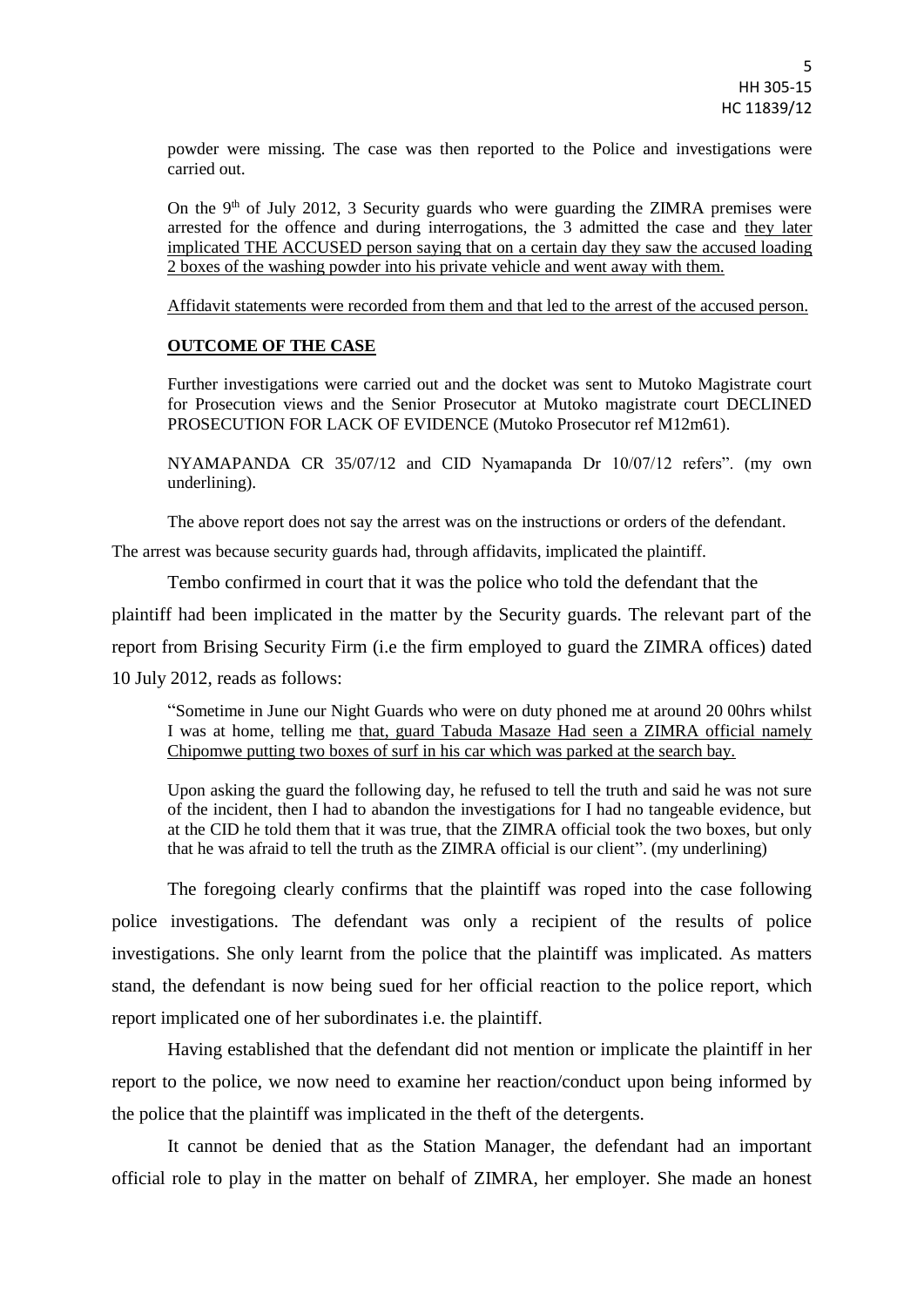report, which did not even name any possible suspects. Upon being briefed by the police on the results of their investigations, she correctly and responsibly called for swift action against the plaintiff who had been implicated. She also caused the plaintiff's immediate supervisor to obtain a report from him (plaintiff). Anything else would, in my view, have been construed as protection or cover up for a colleague. She did not do that and proceeded to assist the police in getting to the bottom of the matter. That, in my view was commendable conduct for which there is no reason or ground for her to be subjected to this law suit.

In urging the police to speed up their action because her superiors wanted finality, the defendant did not in any way place the investigating police officers under her command. This was confirmed by Tembo when he said the decision to arrest was based on reasonable suspicion because there was affidavit evidence from three security guards implicating the plaintiff. The security guard's reports arose from the fact that the plaintiff had indeed, on 7 June 2012, been spotted loading items onto his vehicle. Upon investigations, he explained that the items were "two boxes of cooking oil – one for myself and the other one for Mr Magumise". That alone proves the guards' reports were not baseless. The security guards were only mistaken on what the plaintiff was loading into his vehicle.

In her memorandum to the Head of Litigation in ZIMRA, the defendant wrote, in part:

"On 19 August 2012 at 1300hrs I received a letter (3 copies) from Chipomwe's lawyer – Venturas & Samukange (attached) claiming damages for unlawful malicious prosecution. May I please bring your attention to the fact that the statement sworn before police did not implicate anybody (refer to attached). It was a formal report on missing goods, seeking CID intervention.

Mr Chipomwe was implicated in the case of stolen detergents by the security company guarding ZIMRA premises at Nyamapanda known as Brising Security Company and his implication prompted CID Nyamapanda to investigate. Affidavit statements were recorded from the guards and led to his arrest. If he has to claim damages he can claim from Police. When police conduct their investigations I have no authority to interfere as it is an offence to defeat the course of natural justice. There was no way I could defend him as it was a criminal offence and out of my control. I only assisted the police with transport on their request to enable them to carry out their investigation, on behalf of ZIMRA and not in my personal capacity.

Three (3) copies of the letter were received from his lawyers. One copy was surrendered to CID Nyamapanda as they were interested in the case when I asked for their report on the case. They returned the copy and availed the ZRP report on condition that I surrender the lawyer's letter. Their comment on the latter was that the officer had misdirected his claim. They highlighted that they are ready to handle the case should the need arise".

The import of the last paragraph above is that the police were in a position to justify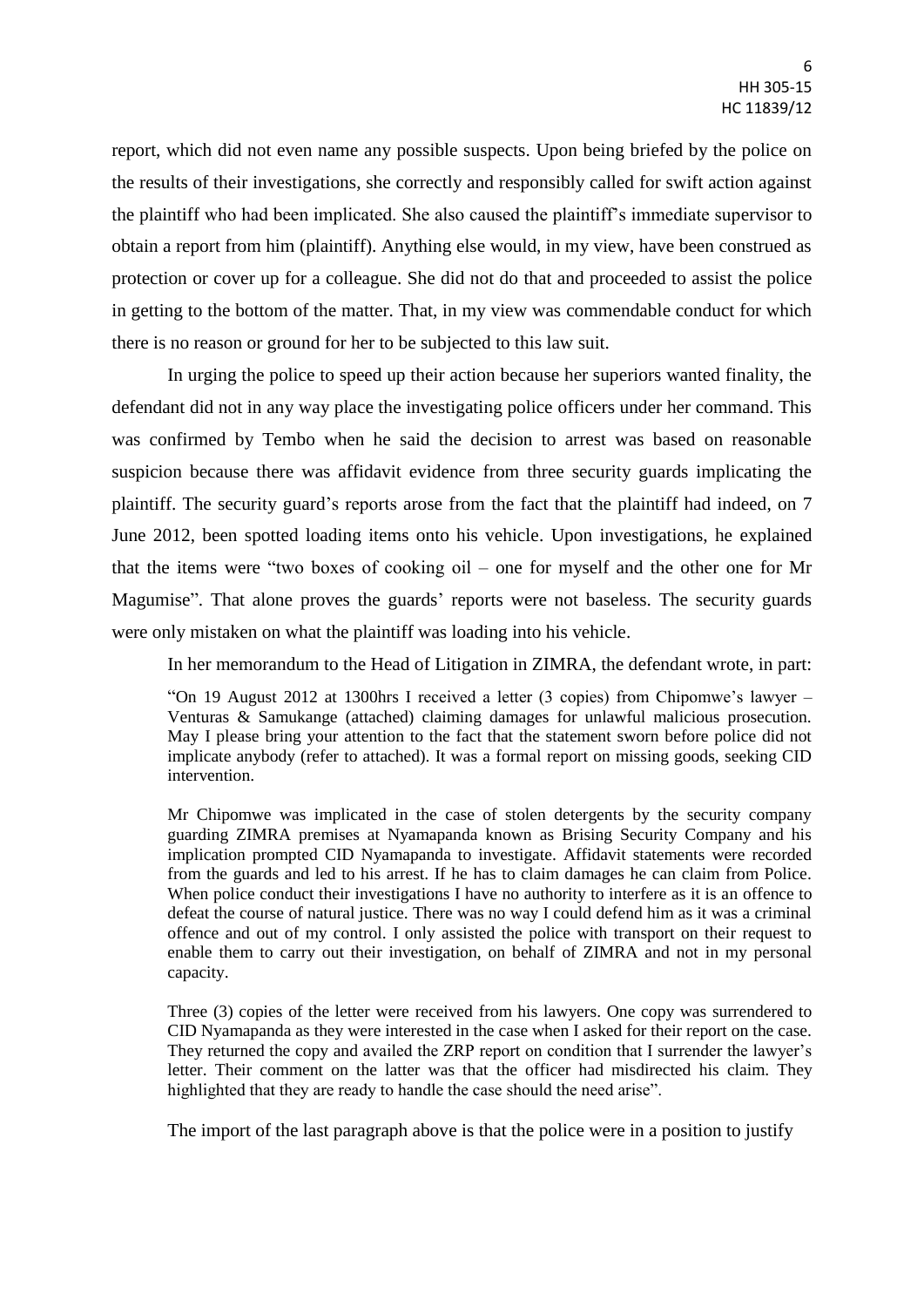their arrest of the plaintiff. I therefore refuse to accept that the police arrested the plaintiff on the instructions or orders of the defendant. Their investigations dictated to them what action to take against the plaintiff. There was reasonable suspicion justifying the arrest of the plaintiff and so the police acted.

Tembo professionally agreed that they acted on reasonable suspicion. Accordingly, other than only reading the truth from his evidence, I did not read any self-incrimination. In the face of the existence of reasonable suspicion, I did not think the timing of the arrest merited any debate. Through the defendant, ZIMRA wanted swift action.

Having established that the defendant did not cause the plaintiff's arrest, we should also establish whether or not her assistance to the police was premised on malice.

In her submissions the defendant has, in my view, correctly stated the law. The following submission was made on her behalf:

"(a) The Defendant should have acted without reasonable or probable cause; and

- (b) The Defendant actively set law in motion; and
- (c) The arrest was unlawful; and
- (d) There was malice on the part of the defendant making the police report".

In *Banda* v *Muchinguri* 199(1) ZLR the court quoted from JG Flemming the Law of Tort as follows:

"The defendant must have been actively instrumental in setting the law in motion. Simply giving a candid, account however incriminating, to the police … is not the equivalent of launching a prosecution: the critical decisions to prosecute not being his "the stone set rolling (is) a stone of suspicion only". But if besides giving information he proceeds to lay a charge, this amounts to an active instigation of proceedings which he cannot shrug off by saying that they were in the last resort initiated at the discretion of the public authority".

The charges were laid against the plaintiff by the police and not the defendant.

The evidence, so far led in court, fails to prove factors (a)-(d) enumerated above.

That, in my view, justifies an application for absolution from the instance.

As already stated, once it is proved that the defendant did not maliciously or falsely cause the arrest of the plaintiff, the matter ends there. This should be so, because, in *Lourenco*  v *Raja Dry Cleaners and Steam Laundry* (Private) Limited 1984 (2) ZLR 151 it was stated:

"The approach by the court to an application for absolution from the instance was laid down in that case of Gascoyne v Paul and Hunter 1917 TPD 170 by De Villiers JP as follows:

'The question therefore is, at the close of the case … Was there a prima facie case against the defendant Hunter; in other words was there such evidence before the